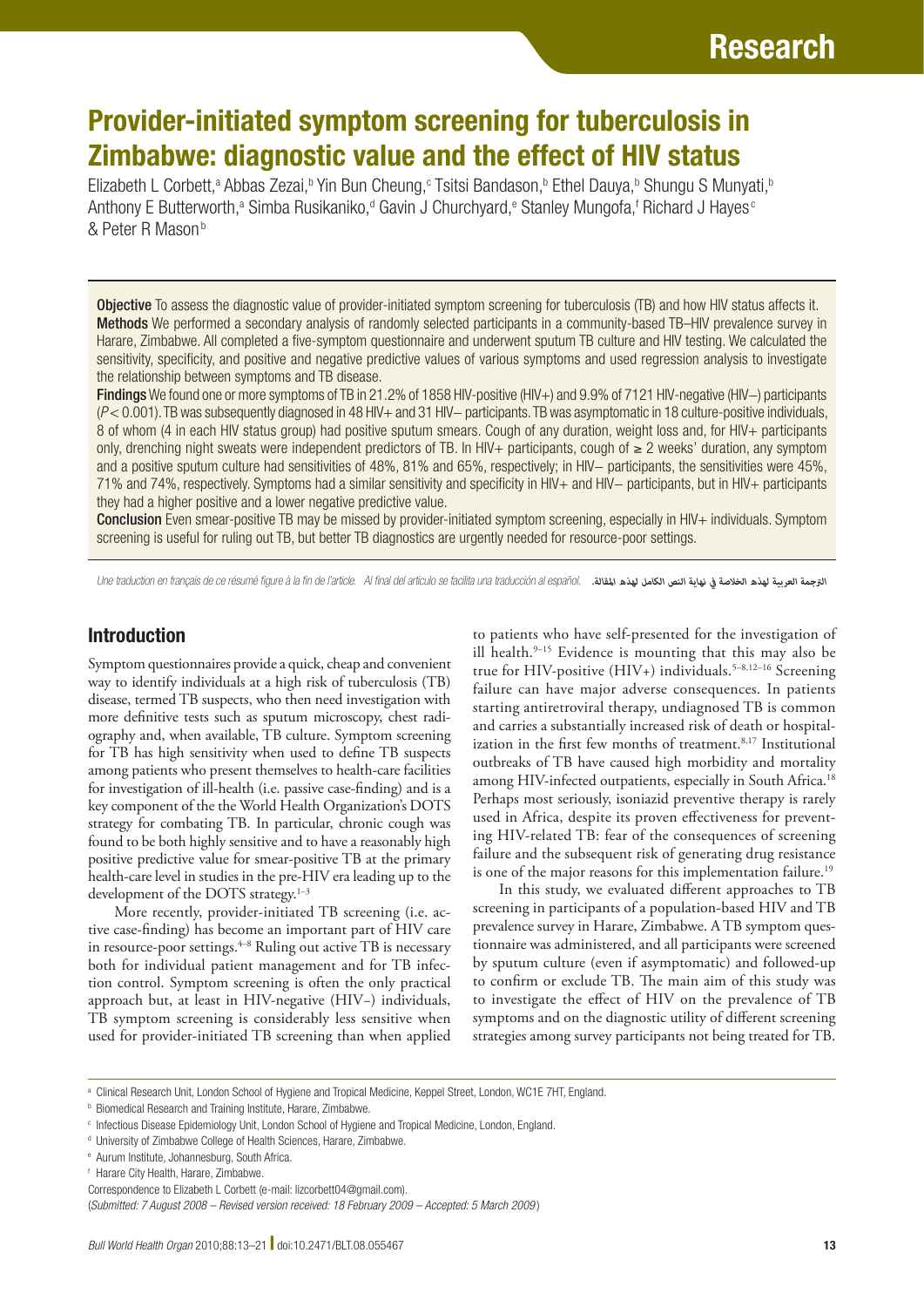# Methods

#### Participants and setting

Details of recruitment into the prevalence survey have been described more fully elsewhere.<sup>20</sup> Briefly, a populationbased survey was carried out in 2005– 2006 among a random sample of adults in 46 previously enumerated neighbourhoods in the high-density suburbs of Harare. Participants were asked to answer a questionnaire, provide blood for anonymized HIV serum testing and provide two sputum specimens (one "spot" specimen and one early morning specimen) for TB culture. Voluntary HIV counselling and testing was provided separately through outreach clinics by the New Start Centre, Harare, Zimbabwe.

# Definition and follow-up of TB suspects

A TB suspect was defined as an individual with any TB symptom (defined below) or who tested positive on sputum culture during screening (i.e. culture-positive). Consequently, asymptomatic culture-negative TB would not have been detected. The TB symptoms considered were: current cough of any duration or severity, haemoptysis during the previous year, self-reported fever or "hot body", night sweats and a subjective report of weight loss. Individuals who reported night sweats were asked whether they had to change their bed clothes or sheets (i.e. drenching night sweats) or not (i.e. mild night sweats). An enquiry was made about the duration (in weeks)

Table 1. Study participants' baseline characteristics, by HIV status, Zimbabwe, 2005

| <b>Characteristic</b>                                | $HIV+$<br>$(n = 1858)$ | $HIV -$<br>$(n = 7121)$ | P-value |
|------------------------------------------------------|------------------------|-------------------------|---------|
| Median age in years <sup>a</sup> (IQR)               | $32(26 - 38)$          | $25(20-35)$             | 0.001   |
| No. of females <sup>b</sup> (%)                      | 1292 (69.6)            | 4202 (59.0)             | < 0.001 |
| No. of past TB treatment <sup>c</sup> $(\%)$         | 169(9.1)               | 109(1.5)                | < 0.001 |
| No. of household TB contact in past<br>2 years $(%)$ | 299(16.1)              | 867 (12.1)              | < 0.001 |
| Alcohol (AUDIT zone score) <sup>d</sup>              |                        |                         | < 0.001 |
| I (low risk or abstinent) (%)                        | 1491 (81.0)            | 6052 (85.3)             |         |
| II (in excess of low-risk intake) (%)                | 212(11.5)              | 660 (9.3)               |         |
| III (hazardous drinking) (%)                         | 73(3.9)                | 188(2.7)                |         |
| IV (possible alcohol dependency) (%)                 | 76 (4.1)               | 197(2.8)                |         |
| <b>Smoking<sup>e</sup></b>                           |                        |                         | < 0.001 |
| Never smoked (%)                                     | 1615 (86.9)            | 6412 (90.1)             |         |
| Current smoker (%)                                   | 196 (10.6)             | 589 (8.2)               |         |
| Former smoker (%)                                    | 47(2.5)                | 117(1.6)                |         |

AUDIT, Alcohol Use Disorders Identification Test; IQR, interquartile range; TB, tuberculosis.

<sup>a</sup> The ages of two HIV– participants were unknown.

b The sexes of one HIV+ and two HIV- participants were unknown.

c Information on past TB treatment and household contact was missing for 1 HIV+ and 11 HIV− participants.

d Information on alcohol consumption was missing for 24 HIV− and 6 HIV+ participants.

<sup>e</sup> Information on smoking history was missing for three HIV- participants.

of any reported symptoms. Cough was defined as acute if less than 2 weeks' duration and as chronic otherwise. Smoking history and alcohol intake, assessed using the Alcohol Use Disorders Identification Test questionnaire,<sup>21</sup> were also recorded.

In addition, TB suspects underwent follow-up testing, which included repeat sputum microscopy and culture and chest radiography, until TB was confirmed or excluded. A standard algorithm was used to investigate possible cases of culture-negative TB: it included analysing clinical and radiological responses to broad-spectrum antibiotics and the response to TB treatment at 1 month, where applicable.

#### Case definitions for TB disease

A case of TB disease was not diagnosed on the basis of screening results alone and subsequent evidence was required. One of the following case definitions had to be satisfied:

- definite TB: sputum culture-positive for *Mycobacterium tuberculosis* on two or more occasions (e.g. at screening and the first follow-up test);
- probable culture-positive TB: culture-positive for *M. tuberculosis* on one occasion (e.g. at screening or a follow-up test) plus the presence of a compatible clinical illness or radiological evidence of TB, failure to respond to broad-spectrum antibiotics, and a response to TB treatment at 1 month;
- probable culture-negative TB: culture-negative for *M. tuberculosis* plus radiological evidence of TB or the presence of progressive symptoms of TB, failure to respond to antibiotics, and a response to TB treatment at 1 month.

Table 2. Prevalence of potential TB symptoms in study participants, by HIV status, Zimbabwe, 2005

| <b>Symptom</b>                         | <b>Total</b><br>$(n = 8979)$<br>$(\%)$ | No. HIV+<br>$(n = 1858)$<br>$(\%)$ | No. HIV-<br>$(n = 7121)$<br>(%) | P-value |
|----------------------------------------|----------------------------------------|------------------------------------|---------------------------------|---------|
| Cough for less than 2 weeks            | 186(2.1)                               | 43(2.3)                            | 143(2.0)                        | 0.41    |
| Cough for 2 weeks or more <sup>a</sup> | 333(3.7)                               | 153 (8.2)                          | 180(2.5)                        | < 0.001 |
| Haemoptysis in the last year           | 152(1.7)                               | 63(3.4)                            | 89(1.3)                         | < 0.001 |
| Fever                                  | 340(3.8)                               | 158 (8.5)                          | 182 (2.6)                       | < 0.001 |
| Mild night sweats <sup>b</sup>         | 144 (1.6)                              | 48(2.5)                            | 96(1.3)                         | < 0.001 |
| Drenching night sweats                 | 362(4.0)                               | 162(8.7)                           | 200(2.8)                        | < 0.001 |
| Weight loss                            | 441 (4.9)                              | 203 (10.9)                         | 238(3.3)                        | < 0.001 |
| Any of the above                       | 1102 (12.3)                            | 394 (21.2)                         | 708 (9.9)                       | < 0.001 |
|                                        |                                        |                                    |                                 |         |

TB, tuberculosis.

<sup>a</sup> A cough lasting 3 weeks or more was reported by 258 participants (2.9%): 129 (6.7%) HIV+ and 129 (1.8%) HIV− (*P* < 0.001).

<sup>b</sup> No need to change bed clothes or sheets.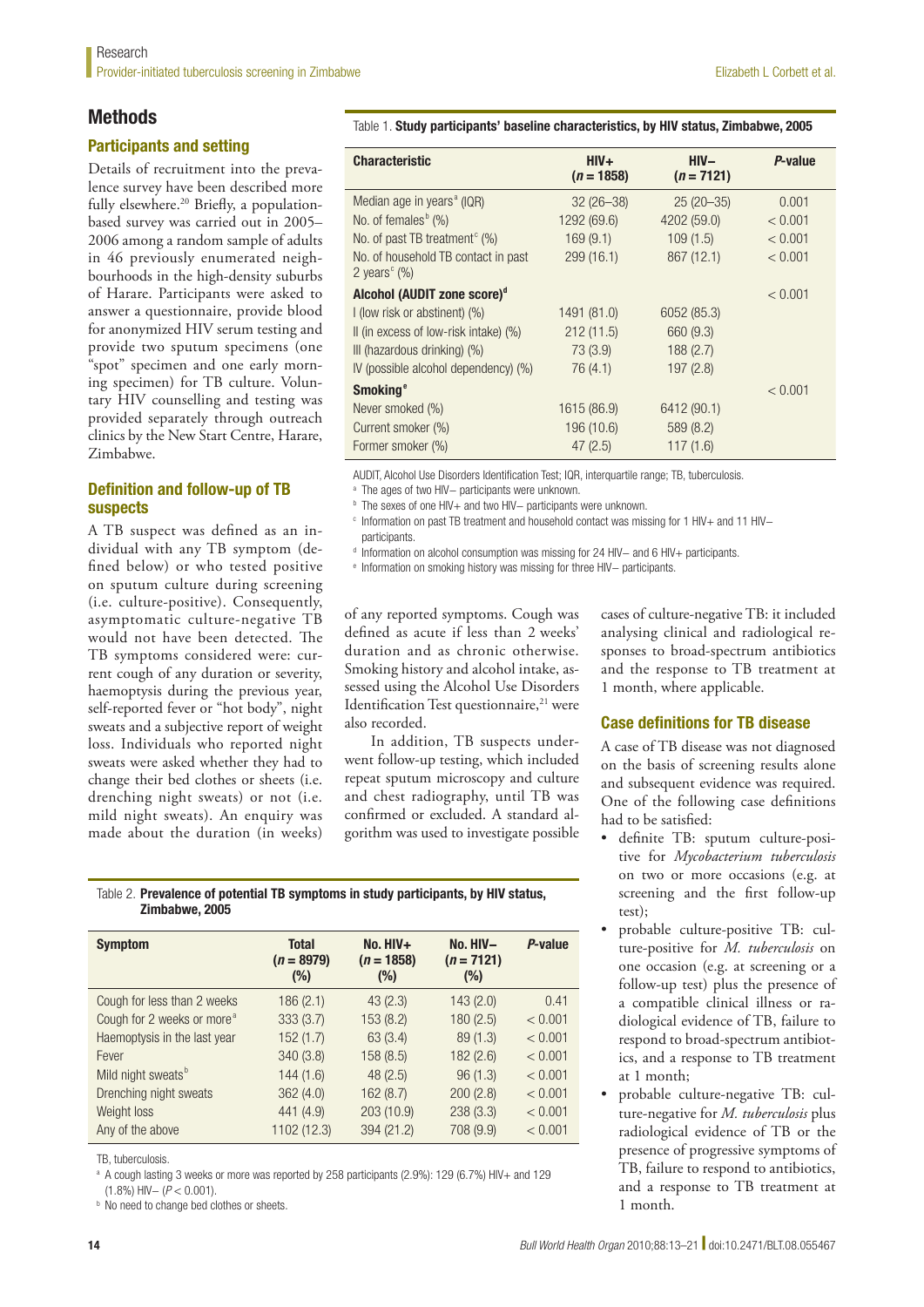Table 3. Prevalence of specific sputum culture and smear screening test results and TB symptoms in 79 study participants with active TB, by HIV status, Zimbabwe, 2005

| <b>Total</b><br>$(n = 79)$<br>$(\%)$ | No. HIV+<br>$(n = 48)$<br>$(\%)$ | $HIV -$<br>$(n = 31)$<br>$(\%)$ |       |
|--------------------------------------|----------------------------------|---------------------------------|-------|
|                                      |                                  |                                 | 0.27  |
| 31(39)                               | 17(35)                           | 14 (45)                         |       |
| 23(29)                               | 14 (29)                          | 9(29)                           |       |
| 25(32)                               | 17 (35)                          | 8(26)                           |       |
|                                      |                                  |                                 |       |
| 10(13)                               | 7(15)                            | 3(10)                           | 0.52  |
| 37(47)                               | 23(48)                           | 14(45)                          | 0.81  |
| 7(9)                                 | 7(15)                            | 0(0)                            | 0.026 |
| 28(35)                               | 18 (38)                          | 10(32)                          | 0.63  |
| 5(6)                                 | 2(6)                             | 3(6)                            | 0.97  |
| 30(38)                               | 22(46)                           | 8(26)                           | 0.073 |
| 37(47)                               | 25 (52)                          | 12 (39)                         | 0.64  |
| 61(77)                               | 39 (81)                          | 22(71)                          | 0.29  |
| 47 (59)                              | 32 (67)                          | 15 (48)                         | 0.11  |
|                                      |                                  |                                 |       |

TB, tuberculosis.

a Culture refers to growth of *Mycobacterium tuberculosis* in culture.

**b Follow-up cultures in participants who were diagnosed with TB despite being culture-negative on** screening were positive in 4 (24%) HIV+ and 5 (63%) HIV- participants. All 16 participants who were consistently culture-negative were assessed for their response to TB treatment after 1 month. Of these, 14 had radiological abnormalities that did not respond to treatment with amoxicillin and erythromycin but did respond to 1 month of TB treatment (including unilateral pleural effusion in 3 patients, miliary shadowing in 2 patients and pericardial effusion confirmed by echocardiography in 2 patients) and 2 had clinical signs of TB that responded to TB treatment (namely ascites in 1 and asymmetrical cervical lymphadenopathy in 1).

<sup>c</sup> No need to change bed clothes or sheets.

<sup>d</sup> Symptoms included cough of any duration, haemoptysis in the last year, fever, night sweats and weight loss.

# Laboratory methods

For participants with one or more symptoms, the two sputum specimens were processed separately for culture and sputum smears were read immediately. For asymptomatic participants, a single pooled sputum specimen was cultured and the two smears were read only if the pooled culture tested positive (hence we can not comment on the sensitivity of screening smears). Smears were made from concentrated sputum decontaminated with 4% sodium hydroxide and read by fluorescence microscopy with auramine O. All positive and 10% of negative slides were re-read by a second reader. Each positive result was confirmed using Ziehl–Neelsen staining. Culture used Löwenstein-Jensen slopes, with the residual concentrate stored at −20 °C for re-culture in the event of contamination. Species were identified using colony morphology, growth at different temperatures and growth on paranitrobenzoic acid Löwenstein-Jensen slopes. Non-tuberculous mycobacteria were sent to the South African Institute for Medical Research in Johannesburg for further identification.

Confidential HIV serum testing was carried out with the Determine assay (Abbott Diagnostics, Johannesburg, South Africa), with all positive and 10% of negative specimens confirmed by the Unigold test (Trinity Biotech, Dublin, Ireland). For participants who were not willing to provide serum, oral mucosal transudate was collected and tested using the Vironostika assay (Vironostika, BioMérieux, Marcy l'Etoile, France).

#### Ethical approval

Approval was granted by the Ethics Committees of the Biomedical Research and Training Institute, Harare, Zimbabwe, the Medical Research Council of Zimbabwe, Harare, Zimbabwe, and the London School of Hygiene and

Tropical Medicine, London, United Kingdom. Written informed consent was provided by all participants. Confidential HIV tests were carried out and the results were stored using dedicated laboratory numbers, with no other personal identifiers. Voluntary counselling and testing were offered to all participants.

### Statistical methods

Data were captured using EpiInfo 2003 (Centers for Disease Control and Prevention, Atlanta, GE, USA) and analysed with STATA 9.0 software (STATA Corporation, College Station, TX, USA).

The sensitivity, specificity, positive predictive value (PPV) and negative predictive value (NPV) of symptoms and TB culture findings were calculated using the set of TB case definitions listed above as the reference or gold standard diagnosis. The area under the receiver operating characteristic curve (AUC) was also estimated to provide a summary measure of diagnostic accuracy. A non-parametric test was used to compare different AUCs. Logistic regression analysis was used to investigate risk factors for chronic cough and, in separate analyses, the relationship between TB disease and TB symptoms. There was no significant clustering of TB disease in communities or households (only three households had multiple TB cases), so in the analysis in which TB disease was the outcome, we did not adjust for clustering effects. However, for the analysis of TB symptoms, we used robust, or sandwich, standard errors to allow for clustering.

# **Results**

Of the 10 076 participants who consented to TB screening in the parent study, 93 were already on TB treatment (including 9 who were still culturepositive) and 1004 declined HIVtesting, leaving 8979 participants for this analysis. The participants' baseline characteristics are shown by HIV status in Table 1.

#### TB symptoms

As shown in Table 2, all potential TB symptoms were significantly more common in the 1858 HIV+ than the 7121 HIV− participants, except for acute cough. Overall, 21.2% of HIV+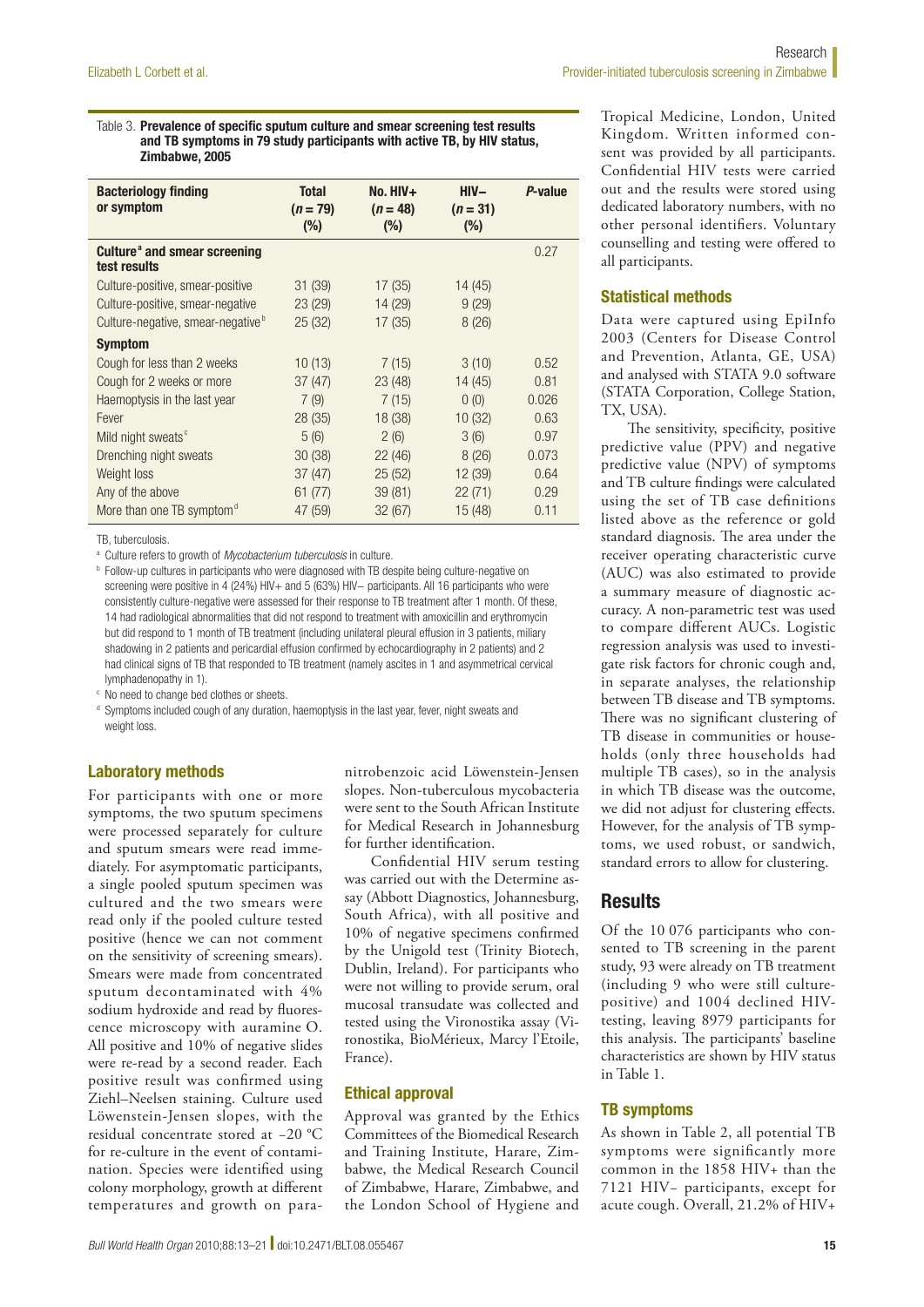Table 4. ORs for TB disease among HIV− and HIV+ participants for different symptoms, recent household contact with TB and past TB treatment, as derived by unadjusted and adjusted multivariate logistic regression analysis, Zimbabwe, 2005

| Symptom or other variable            | <b>HIV-TB patients</b>         |                              |                           | $HIV + TB$ patients                 |                              |                           |  |
|--------------------------------------|--------------------------------|------------------------------|---------------------------|-------------------------------------|------------------------------|---------------------------|--|
|                                      | <b>Unadjusted</b><br><b>OR</b> | <b>Adjusted</b><br><b>OR</b> | 95% CI for<br>adjusted OR | <b>Unadjusted</b><br>0 <sub>R</sub> | <b>Adjusted</b><br><b>OR</b> | 95% CI for<br>adjusted OR |  |
| No cough (reference)                 |                                |                              |                           |                                     |                              |                           |  |
| Cough for $<$ 2 weeks                | 5.3                            | 4.9                          | $1.4 - 17.5$              | 8.4                                 | 12.6                         | $4.9 - 32.3$              |  |
| Cough for $\geq 2$ weeks             | 34.4                           | 19.4                         | $7.2 - 52.0$              | 11.9                                | 6.1                          | $2.8 - 13.2$              |  |
| Haemoptysis                          | 2.2 <sup>a</sup>               | <b>ND</b>                    | <b>ND</b>                 | 5.4                                 | 1.3                          | $0.4 - 4.1$               |  |
| Fever                                | 19.1                           | 2.8                          | $0.8 - 9.5$               | 7.2                                 | 0.9                          | $0.4 - 1.9$               |  |
| No night sweats (reference)          |                                |                              |                           |                                     |                              |                           |  |
| Mild night sweats <sup>b</sup>       | 5.1                            | 1.4                          | $0.4 - 5.0$               | 2.6                                 | 1.3                          | $0.4 - 4.9$               |  |
| Drenching night sweats               | 12.5                           | 1.4                          | $0.4 - 5.4$               | 10.1                                | 3.1                          | $1.4 - 7.1$               |  |
| Weight loss                          | 19.2                           | 4.0                          | $1.5 - 10.7$              | 10.0                                | 2.8                          | $1.3 - 5.7$               |  |
| Household TB contact in past 2 years | 1.7                            | 1.0                          | $0.4 - 2.3$               | 1.4                                 | 1.0                          | $0.5 - 2.3$               |  |
| Past TB treatment                    | 4.5                            | 1.2                          | $0.1 - 10.4$              | 2.1                                 | 1.1                          | $0.4 - 3.0$               |  |

CI, confidence interval, ND, not determined; OR, odds ratio, TB, tuberculosis.

<sup>a</sup> Not significant (95% Cl: 0.3-17.0), and so not included in the multivariate analysis.

**No need to change bed clothes or sheets.** 

and 9.9% of HIV− participants had at least one symptom  $(P < 0.001)$ . The most frequent symptoms were weight loss, in 4.9% of the total, and drenching night sweats, in 4.0%. Chronic cough lasting 2 weeks or more was reported by 3.7% of participants: by 8.2% of HIV+ and 2.5% of HIV− participants.

Newly diagnosed TB disease that met one of the above case definitions was observed in 79 participants, whose sputum culture and smear results and HIV status are shown in Table 3. Symptoms differed little by HIV status (Table 3). Overall, 47 (59%) had cough, which was of 2 weeks' duration or longer in 37 (47%). The next most common symptoms were unintentional weight loss in 47% and drenching night sweats in 38%. In 18 patients (24% of HIV+ and 22% of HIV− participants with TB disease), TB was detected by screening culture alone as they denied having any symptoms at baseline. They included 8 participants who also had smear-positive disease: 4 HIV− and 4 HIV+.

#### Duration of symptoms

There was no significant difference in the reported duration of symptoms between participants with symptoms who had TB and those who did not, except that cough was significantly more prolonged in HIV− participants who also had TB (median: 4 weeks, interquartile

range: 2–8 weeks) than in those whose cough was due to another cause (median: 2 weeks, interquartile range: 1–4 weeks;  $P = 0.003$ ). In HIV+ participants, however, cough due to another cause was also prolonged (median: 3.5 weeks, interquartile range: 2–8 weeks) and not significantly different from cough associated with HIV-related TB (median: 4 weeks, interquartile range: 2–8 weeks; *P* = 0.36).

#### Multivariate analysis

In general, TB patients with symptoms tended to be polysymptomatic. Multivariate logistic regression analysis was used to identify symptoms and other variables independently associated with TB disease (Table 4). Odds ratios (ORs) adjusted for other symptoms tended to be considerably lower than unadjusted ORs. For both HIV+ and HIV− TB, acute cough (adjusted OR: 4.9 for HIV− and 12.6 for HIV+ TB), chronic cough (adjusted OR: 19.4 for HIV− and 6.1 for HIV+ TB) and weight loss (adjusted OR: 4.0 for HIV-TB and 2.8 for HIV-related TB) remained independent predictors of TB disease after adjustment. In addition, the presence of drenching night sweats was an independent predictor of HIV+ TB (adjusted OR: 3.1, 95% confidence interval: 1.4–7.1) but not of HIV− TB (adjusted OR: 1.4, 95% confidence interval: 0.4–5.4). Neither recent household contact with TB nor past TB treatment was significantly associated with TB after adjustment for symptoms.

# Diagnostic utility

Measures of the utility of different screening strategies for TB disease in HIV− and HIV+ individuals are reported in Table 5. Although HIV status did not have a significant effect on either sensitivity or specificity, PPVs were considerably higher in HIV+ participants.

No screening strategy was ideal: all missed some TB patients and the highest AUC for symptom-based screening was 0.82 for HIV− TB and 0.81 for HIV+ TB.

In a pooled analysis of HIV+ and HIV− TB suspects, prolonged cough had a sensitivity of 46.8% and a specificity of 96.7% for identifying TB disease. The sensitivity increased to 59.5% for cough of any duration, with a significant increase in AUC from 0.72 for chronic cough to  $0.77$  ( $P = 0.005$ ). There was a further significant increase in AUC to 0.81 (*P* = 0.037 for the comparison with any cough) for weight loss or cough (sensitivity: 69.6%). The maximum sensitivity was 77.2% for the criterion of exhibiting any one or more of the five TB symptoms used to define a TB suspect. However, there was no significant increase in AUC compared with cough or weight loss because of falls in both specificity (from 91.7% for cough or weight loss to 88.3% for any symptom) and PPV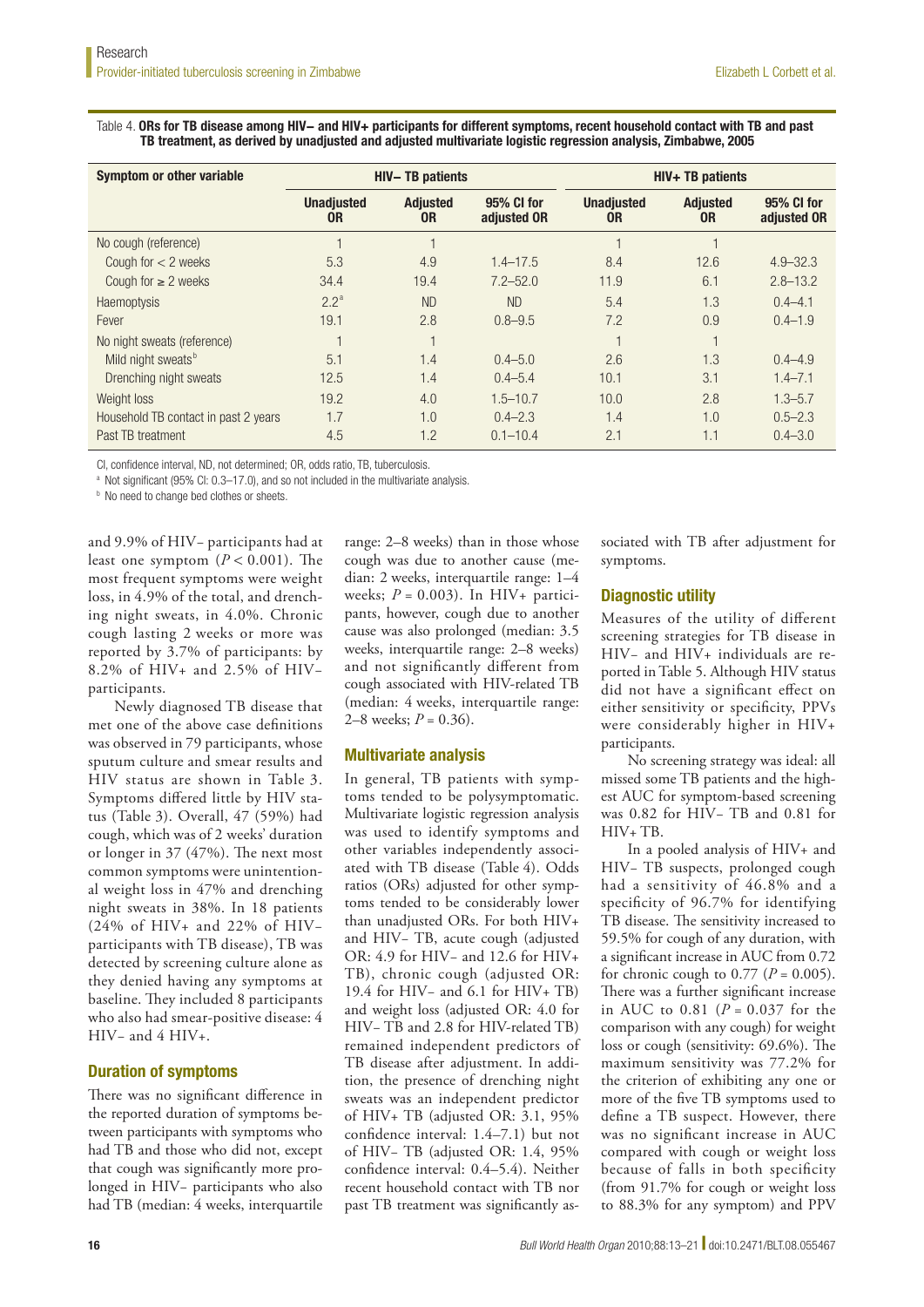#### Table 5. Diagnostic value of different symptoms and other variables and their combination for screening for TB disease in HIV- and HIV+ individuals, Zimbabwe, 2005

| <b>HIV status and symptom, other</b><br>variable or combination              | No. of<br><b>participants</b><br>with defined<br>symptoms | No. of TB<br>cases with<br>defined<br>symptoms | <b>Sensitivity</b> | <b>Specificity</b> | <b>PPV</b> | <b>NPV</b> | <b>AUC</b> |
|------------------------------------------------------------------------------|-----------------------------------------------------------|------------------------------------------------|--------------------|--------------------|------------|------------|------------|
| $HIV -$                                                                      | $(n = 7121)$                                              | $(n = 31)$                                     |                    |                    |            |            |            |
| Cough for $\geq 2$ weeks                                                     | 180                                                       | 14                                             | 45.2               | 97.7               | 7.8        | 99.8       | 0.71       |
| Any cough                                                                    | 323                                                       | 17                                             | 54.8               | 95.7               | 5.3        | 99.8       | 0.75       |
| Either of: cough or weight loss <sup>a</sup>                                 | 487                                                       | 20                                             | 64.5               | 93.4               | 4.1        | 99.8       | 0.79       |
| Any of: cough, drenching night sweats or<br>weight loss <sup>b</sup>         | 582                                                       | 22                                             | 71.0               | 92.1               | 3.8        | 99.7       | 0.82       |
| Any symptom (i.e. cough, haemoptysis, fever,<br>night sweats or weight loss) | 708                                                       | 22                                             | 71.0               | 90.3               | 3.1        | 99.9       | 0.81       |
| Any symptom or recent household TB contact                                   | 1445                                                      | 22                                             | 71.0               | 79.9               | 1.5        | 99.8       | 0.75       |
| Sputum culture-positive for TB (regardless<br>of symptoms)                   | 37                                                        | 23                                             | 74.2               | 99.8               | 62.2       | 99.9       | 0.87       |
| $HIV+$                                                                       | $(n = 1858)$                                              | $(n = 48)$                                     |                    |                    |            |            |            |
| Cough for $\geq 2$ weeks                                                     | 169                                                       | 26                                             | 47.9               | 92.8               | 15.0       | 98.5       | 0.70       |
| Any cough                                                                    | 196                                                       | 30                                             | 62.5               | 90.8               | 15.3       | 98.9       | 0.77       |
| Either of: cough or weight loss <sup>a</sup>                                 | 307                                                       | 35                                             | 72.9               | 85.0               | 11.4       | 99.2       | 0.79       |
| Any of: cough, drenching night sweats or<br>weight loss <sup>b</sup>         | 354                                                       | 36                                             | 75.0               | 82.4               | 10.2       | 99.2       | 0.79       |
| Any symptom (i.e. cough, haemoptysis, fever,<br>night sweats or weight loss) | 394                                                       | 39                                             | 81.3               | 80.4               | 9.9        | 99.4       | 0.81       |
| Any symptom or recent household TB contact                                   | 609                                                       | 39                                             | 81.3               | 68.5               | 6.4        | 99.3       | 0.75       |
| Sputum culture-positive for TB (regardless of<br>symptoms)                   | 33                                                        | 31                                             | 64.6               | 99.9               | 93.9       | 99.1       | 0.82       |

AUC, area under the receiver operating characteristic curve; NPV, negative predictive value; PPV, positive predictive value; TB, tuberculosis.

a In a pooled analysis of HIV+ and HIV− TB cases, the AUC for any cough or weight loss was significantly larger than for any cough alone (*P* = 0.05) and the AUC for any cough was significantly larger than for cough  $\geq 2$  weeks ( $P = 0.006$ ). None of the alternative screening strategies considered performed significantly better than any cough or weight loss.

<sup>b</sup> Cough, drenching night sweats and weight loss were all shown to be independent predictors of TB in the multivariate analysis (Table 4).

(from 6.9% for cough or weight loss to 6.2% for any symptom).

The use of TB culture on solid culture media for screening for TB disease had a sensitivity of 68.4% and an AUC of 0.84. The specificity was just under 100% because *M. tuberculosis* grew on specimens from 16 participants, including 14 who were HIV−, in whom TB was not confirmed. Of these 16, 6 had TB symptoms, while follow-up was suboptimal in 4 (2 of whom were both symptomatic and HIV+) because they refused further investigation or relocated. The 12 participants who were followed up were known to have remained clinically stable for several months while off TB treatment. The prevalence of TB symptoms (37.5%) in culture-positive individuals in whom TB was not confirmed was significantly higher than in culture-negative individuals without TB (11.7%, *P* = 0.007). There was no other significant difference in patient characteristics between these two groups.

# **Discussion**

This study shows that some screening failures can be anticipated when either TB symptoms alone or *M. tuberculosis* culture alone is used to screen for previously undiagnosed TB, even in HIV-infected individuals. For example, *M. tuberculosis* grew on culture of sputum specimens from 19 HIV− and 9 HIV+ participants who did not exhibit any of the five TB symptoms considered (i.e. cough, haemoptysis, fever, night sweats or weight loss) and, subsequently, 9 of the 19 HIV− and all 9 HIV+ participants had TB disease confirmed on follow-up. In addition, screening cultures were negative in 25 patients in whom TB disease was confirmed either by positive cultures on follow-up (4 HIV+ and 5 HIV– participants) or from clinical and radiological responses to TB treatment (13 HIV+ and 3 HIV− participants).

The prevalence of TB symptoms was high in HIV+ participants and the sensitivity of initial symptom screening in these individuals ranged from 47.9% when chronic cough was used to define a TB suspect to 81.3% when any of the five TB symptoms considered was used. Symptom screening was more sensitive than sputum culture on a solid medium, whose sensitivity was 64.6%. We found that the diagnostic performance of symptom screening in HIV+ participants, as assessed using the AUC, was significantly and incrementally better when acute cough of less than 2 weeks' duration and weight loss were individually added to the cardinal symptom of chronic cough lasting 2 weeks or more. Broadening the definition of a TB suspect further did not improve diagnostic performance. Nevertheless, PPVs were high for all symptoms among HIV+ participants, which supports using a less strict definition of a TB suspect in individuals known to have an HIV infection, even though specificities were suboptimal.

Although subclinical TB disease is rarely recognized in routine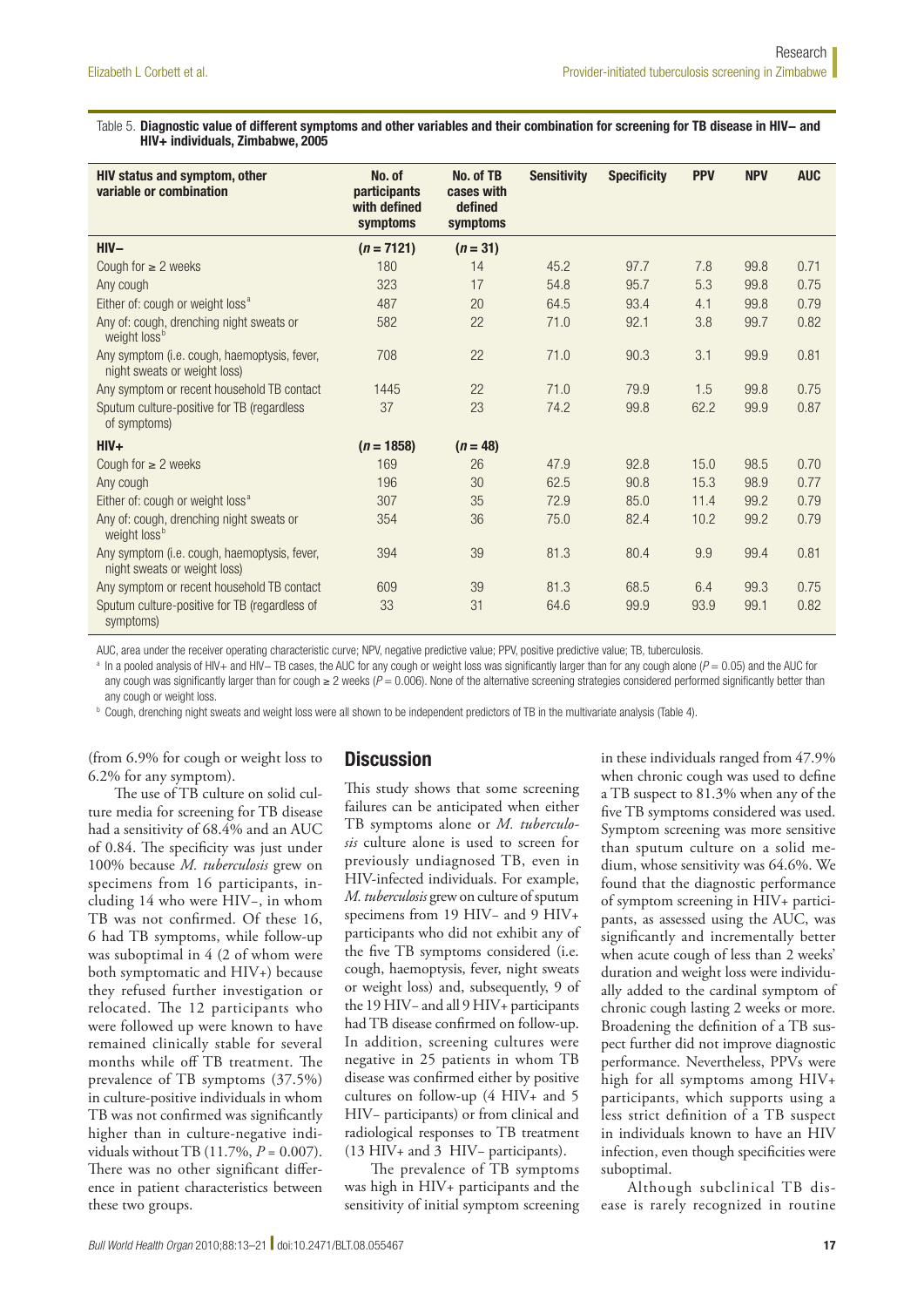clinical practice, it is often observed during provider-initiated TB testing whenever a second screening modality (e.g. radiography or diagnostic bacteriology) is combined with symptom screening.<sup>7,9-16</sup> Fig. 1 illustrates why the symptom and bacteriological profiles of TB patients identified through provider-initiated TB testing will tend to differ from those of patients diagnosed through routine TB clinical services, especially when a strong routine diagnosis and treatment programme is in place. In the latter case, patients with highly symptomatic disease and those with "first-line" diagnostic features, such as chronic cough or a positive smear test result, will tend to be rapidly diagnosed and treated, leaving behind a residual burden of TB patients with less clinically obvious TB and those who have not sought care. Moreover, TB patients with more severe symptoms are more likely to be smear-positive, as are those whose symptoms include chronic cough.22,23 These factors help reconcile observations from provider-initiated prevalence surveys carried out in the pre-TB treatment era, when chronic cough had a high sensitivity for TB,<sup>22</sup> with observations from populations who now have access to TB diagnosis and treatment, in whom chronic cough is typically reported by only half or fewer of prevalent cases.<sup>7,9-16</sup>

In extreme cases, provider-initiated surveys of TB in populations with very easy access to TB diagnosis and treatment have reported that all symptom combinations have very low sensitivity.12,14 This scenario should, in fact, be the aim of most HIV care clinics, where regular provider-initiated screening based on TB symptoms is now a World Health Organization recommendation.<sup>4</sup> Such screening is a valuable component of individual patient management and TB infection control, but health-care providers working in these settings should not, then, be surprised by the resulting low sensitivity of TB symptoms for detecting undiagnosed TB.

In the community-based survey reported here, HIV infection was associated with a significantly increased burden of undiagnosed TB and also with a higher frequency of symptoms, including weight loss, fever, drenching night sweats and chronic cough. This higher frequency was due to increases in both TB and non-TB causes of





TB, tuberculosis.

<sup>a</sup> Routine diagnosis and treatment services rely on patients with TB symptoms presenting themselves and use the smear test as the first-line investigation. Consequently, highly symptomatic and smear-positive patients are more likely to be diagnosed (part c of figure) and residual undiagnosed cases (part b of figure) will tend to have mild symptoms or none and smear-negative disease. The more effective the routine service, the greater the shift towards minimally symptomatic or asymptomatic disease. Under the World Health Organization's DOTS strategy, patients with chronic cough are particularly likely to be diagnosed, which leaves behind a higher proportion of symptomatic patients without chronic cough.

symptoms, and so had little effect on the sensitivity or specificity of symptom screening. Neither recent household TB contact nor past TB treatment was an independent predictor of prevalent TB. Nor did these factors lead to an increase in the yield of TB detected, though their presence substantially increased the number of defined TB suspects and the cost of subsequent investigation. The value of including past TB treatment as a "screening" question may be higher in some populations, in which up to half of prevalent TB cases report past TB treatment,<sup>24</sup> but our results suggest that including recent household TB contact is likely to be expensive and uninformative.

One major and important difference between HIV+ and HIV− participants was that the duration of cough had limited diagnostic utility in HIV+ participants, with both acute and chronic cough having similar odds ratios for TB. In contrast, in HIV− participants, the odds ratio for chronic cough was much higher than for acute

cough. This difference was mainly due to chronic cough being common in HIV+ participants without TB. Acute cough, with or without radiological changes, has been reported to have a relatively high PPV for TB in both provider-initiated screening<sup>6</sup> and in self-presenting patients in areas where  $HIV$  is prevalent,<sup>25-28</sup> and so should ideally be considered as a TB symptom in both these contexts.

The limitations of this survey are that the questionnaire used included a limited range of questions, chest radiography was not included as a third screening modality and participants were not examined for signs of extrapulmonary TB. Consequently, we will have missed some cases of asymptomatic or minimally symptomatic, culturenegative TB.6,11,14 In addition, we used solid media for TB culture, which have a lower sensitivity than some liquid culture systems such as the Mycobacterial Growth Indicator Tube,<sup>29</sup> and we only examined sputum smears in symptomatic or culture-positive patients.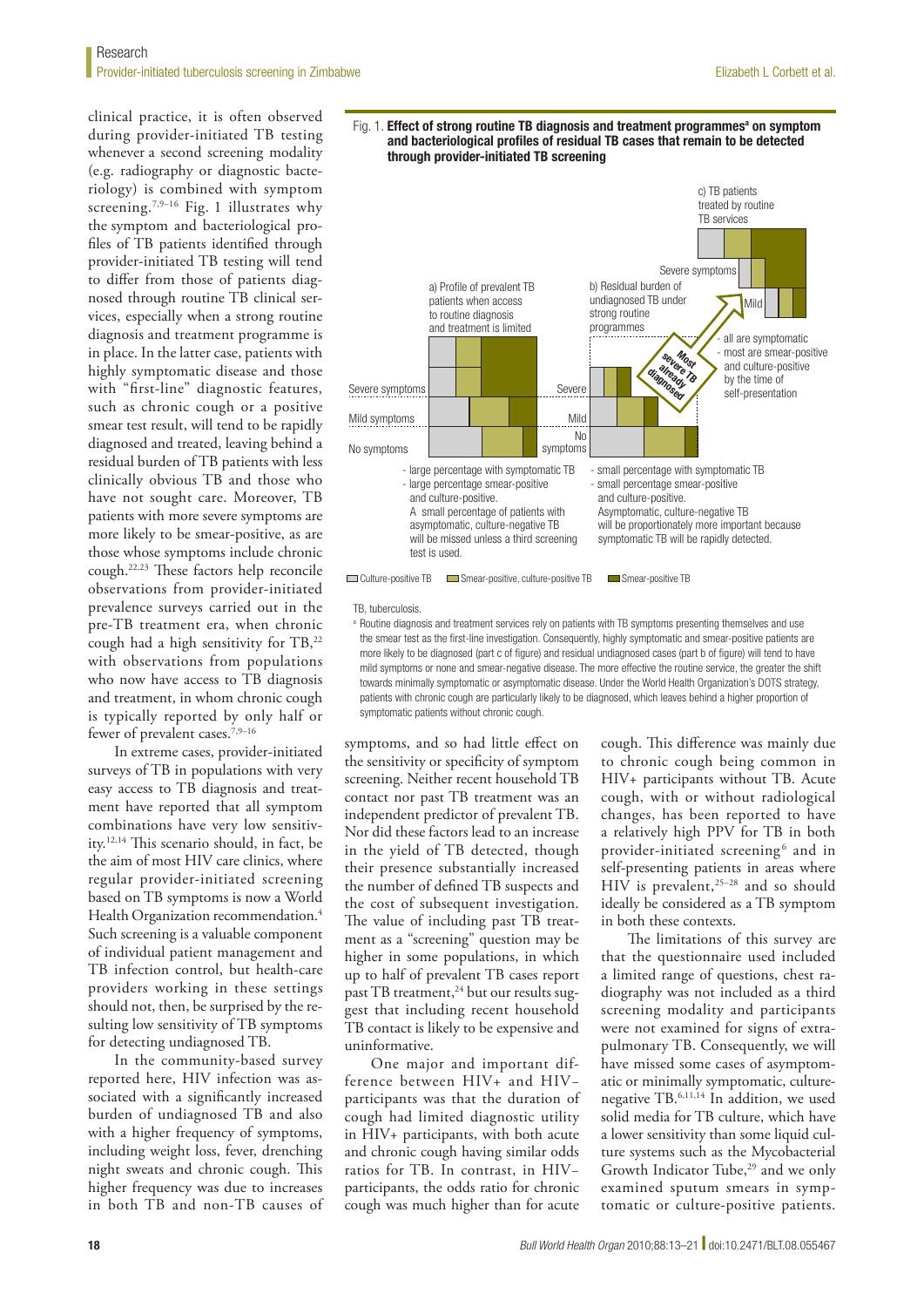Since our prevalence survey was population-based, the HIV+ participants included probably had different patient characteristics and a lower burden of undiagnosed TB than participants in surveys based in HIV clinics. We did not investigate the possibility that antiretroviral use modified the burden of TB in HIV-infected participants, as information on HIV status and access to HIV care were both limited at the time of this survey. At baseline, we excluded nine culture-positive cases who were recently diagnosed with TB: including them would have increased the proportion of TB patients with chronic cough from 47% to 51%.

In summary, we have shown that even smear-positive TB may be missed by symptom screening in HIV+ TB patients. Although the sensitivity and specificity of symptom screening were similar for HIV+ and HIV− participants, the presence of symptoms in HIV+ participants had a higher PPV and a lower NPV. Although imperfect, three of the symptoms evaluated (i.e.

cough, drenching night sweats and weight loss) were independently predictive of TB and their combination had a NPV over 99% in HIV+ participants. This suggests that symptom screening alone may be able to identify, at least in some settings, a subset of patients who are at a low risk of undiagnosed TB and in whom antiretroviral therapy or isoniazid preventive therapy can be started without further screening. This suggestion would, however, need confirmation from prospective studies ideally conducted in settings with both high and low prevalences of TB, given the limitations of the current study design. Provider-initiated TB screening is one of the many aspects of TB–HIV management in urgent need of more effective and accessible TB diagnostic tools. Unnecessary TB investigations are costly for patient and provider alike, do not always result in diagnostic certainty and delay access to life-saving antiretroviral therapy and preventive TB treatment. Consequently until better TB diagnostics for resource-poor settings become widely available, many providers of HIV care in Africa will remain in the unsatisfactory position of having to weigh the adverse consequences of potentially avoidable screening failures against those of setting unrealistically high screening standards.

#### Acknowledgements

We thank the survey participants and all staff members of the Biomedical Research and Training Institute, Harare, Zimbabwe for their contribution to this study. The study was funded by the Wellcome Trust, London, United Kingdom. Additional author affiliations are: Biomedical Research and Training Institute, Harare, Zimbabwe (ELC, AEB), National Institute of Health Research, Harare, Zimbabwe (SSM) and the University of Zimbabwe College of Health Sciences, Harare, Zimbabwe (PRM).

Competing interests: None declared.

#### Résumé

# Recherche des symptômes de la tuberculose à l'initiative du prestateur de services au Zimbabwe : valeur diagnostique et effet du statut VIH

Objectif Évaluer la valeur diagnostique de la recherche des symptômes de la tuberculose (TB) à l'initiative du prestateur et comment le statut VIH influe sur cette valeur diagnostique.

Méthodes Nous avons réalisé une analyse secondaire sur des participants sélectionnés au hasard parmi les sujets d'une enquête en communauté concernant la prévalence de la co-infection TB-VIH, menée à Harare, au Zimbabwe. Tous les participants ont répondu à un questionnaire portant sur cinq symptômes et ont fait l'objet d'une culture d'expectorations pour rechercher la tuberculose et d'un dépistage du VIH. Nous avons calculé la sensibilité, la spécificité et les valeurs prédictives positive et négative des différents symptômes et étudié la relation entre ces symptômes et la tuberculose maladie en utilisant l'analyse par régression.

Résultats Nous avons relevé un ou plusieurs symptômes de la tuberculose chez 21,2 % des 1858 participants positifs pour le VIH (VIH+) et chez 9,9 % des 7121 participants négatifs pour ce virus (p < 0,001). La tuberculose a ensuite été diagnostiquée chez 48 sujets VIH+ et chez 31 sujets VIH-. Cette maladie était présente de manière asymptomatique chez 18 individus positifs à la culture, dont 8 (4 pour chacun des statuts VIH) donnaient des frottis d'expectorations positifs. La toux, quelle que soit sa durée, la perte de poids et pour les participants VIH+ uniquement, la sudation nocturne, constituaient des facteurs prédictifs indépendants de la tuberculose. Chez les participants VIH+, la présence de toux pendant 2 semaines ou plus, chacun des symptômes et l'obtention d'une culture d'expectorations positive présentaient respectivement une sensibilité de 48, 81 et 65 %. Chez les participants VIH-, les sensibilités correspondantes valaient respectivement 45, 71 et 74 %. Les symptômes fournissaient donc une sensibilité et une spécificité similaires chez les deux types de participants, mais chez les sujets VIH+, ils avaient une valeur prédictive positive plus élevée et une valeur prédictive négative plus faible.

Conclusion La recherche des symptômes à l'initiative du prestateur peut laisser passer même des cas de tuberculose frottis positifs, en particulier chez les individus séropositifs pour le VIH. Le dépistage sur la base des symptômes est utile pour exclure la tuberculose, mais les pays démunis ont besoin d'urgence d'un meilleur outil pour diagnostiquer cette maladie.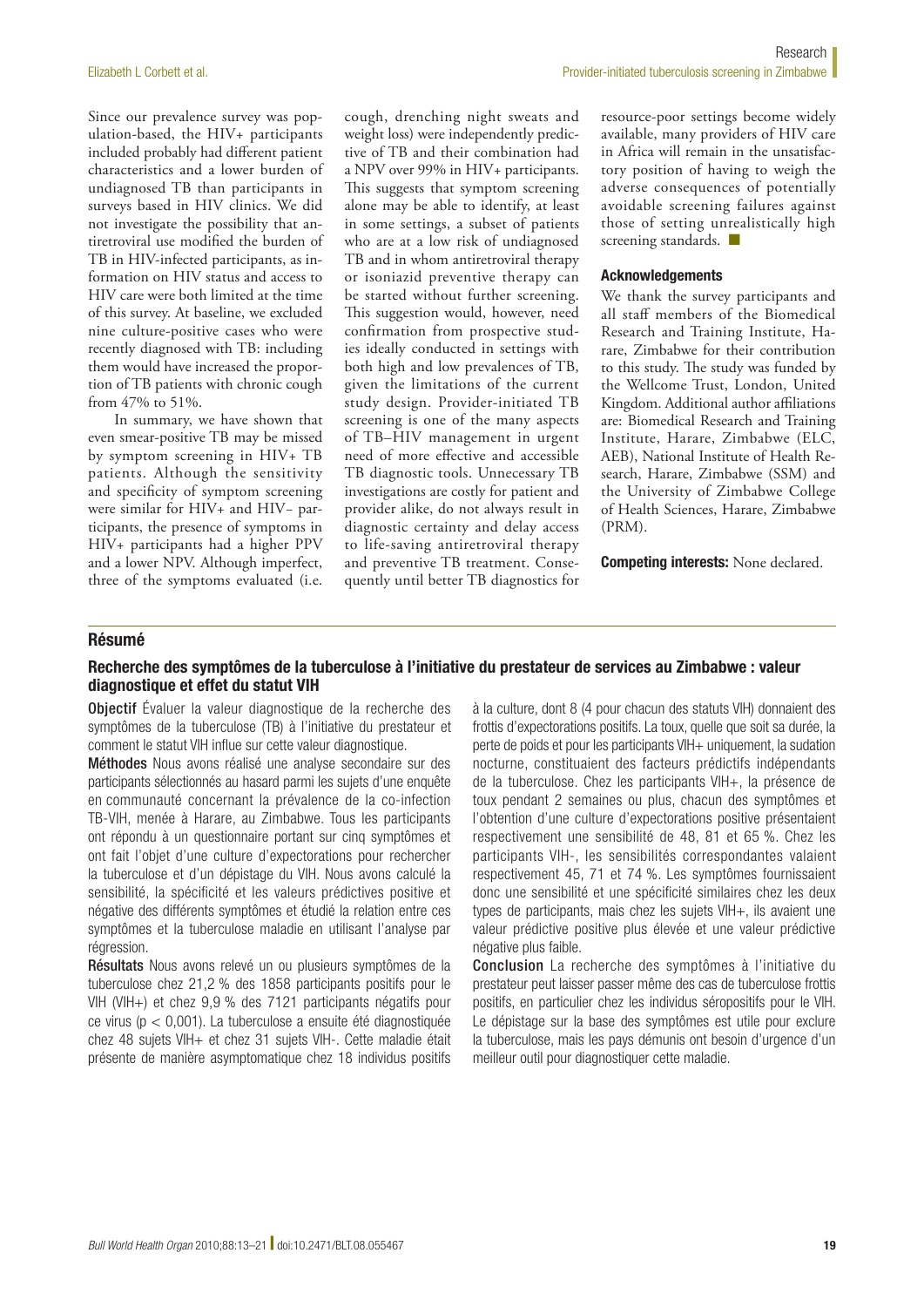#### Resumen

# Cribado de síntomas de tuberculosis a instancias del profesional en Zimbabwe: valor diagnóstico y efecto de la serología VIH

Objetivo Determinar el valor diagnóstico del cribado de síntomas de tuberculosis a instancias del profesional, así como la influencia de la serología VIH en dicho cribado.

Métodos Realizamos un análisis secundario a partir de participantes seleccionados aleatoriamente en una encuesta comunitaria de prevalencia de la coinfección tuberculosis-VIH realizada en Harare, Zimbabwe. Todos ellos respondieron a un cuestionario sobre cinco síntomas y se sometieron a pruebas del VIH y de cultivo de esputo para la tuberculosis. Calculamos la sensibilidad, la especificidad y los valores predictivos positivo y negativo de los diversos síntomas y realizamos un análisis de regresión para investigar la relación entre los síntomas y la tuberculosis.

Resultados Detectamos uno o más síntomas de tuberculosis en el 21,2% de 1858 pacientes VIH-positivos (VIH+) y el 9,9% de 7121 participantes VIH-negativos (VIH-) (p < 0,001). Posteriormente se diagnosticó tuberculosis en 48 participantes VIH+ y 31 participantes VIH-. Sufrían tuberculosis asintomática 18 personas con cultivo positivo, 8 de las cuales (4 en cada grupo serológico) presentaron esputo positivo. La tos de cualquier duración, la pérdida de peso y, sólo en el caso de los participantes VIH+, la presencia de sudores nocturnos, fueron factores predictivos independientes de la tuberculosis. En las personas VIH+, la tos de más de 2 semanas de duración, la presencia de cualquiera de los síntomas y un cultivo de esputo positivo tuvieron una sensibilidad del 48%, 81% y 65%, respectivamente; entre los participantes VIH-, la sensibilidad fue del 45%, 71% y 74%, respectivamente. Los síntomas presentaron una sensibilidad y especificidad similares en los pacientes VIH+ y VIH-, pero en los primeros tenían un mayor valor predictivo positivo y un menor valor predictivo negativo.

Conclusión Incluso la tuberculosis con baciloscopia positiva puede pasar desapercibida en el cribado de los síntomas realizado a instancias del profesional, especialmente en las personas VIH+. El cribado de los síntomas es útil para descartar la tuberculosis, pero se necesitan urgentemente mejores medios de diagnóstico de esta enfermedad para los entornos con recursos escasos.

# **مخلص**

# **مبادرة مقدمي الرعاية يف التحري عن أعراض السل يف زميبابوي: القيمة التشخيصية وتأثري حالة العدوى بفريوس اإليدز**

مختلفة حسب حالة اإليدز( كانت لطاخة البلغم لديهم إيجابية. كان السعال ألي مدة، وفقدان الوزن، و غزارة التعرق اللييل بالنسبة لإليجابيني للعدوى بفريوس اإليدز فقط منبئات مستقلة لإلصابة بالسل. وبالنسبة للمشاركني الإيجابين للعدوى بفروس الإيدز، كان للسعال لمدة أكبر من أو تساوي أسبوعين، وأي عرض، وإيجابية مزرعة البلغم حساسيات قدرها 48%، 81%، 65% بالترتيب؛ وبالنسبة للمشاركين السلبيين للعدوى بفيروس الإيدز، كانت الحساسيات قدرها 45%، 71%، 74% بالترتيب. وكان للأعراض حساسية ونوعية متشابهة بالنسبة للمشاركين الإيجابيين والسلبيين للعدوى بفيروس الإيدز، ولكن كان للإيجابين لفيروس الإيدز قيمة تنبؤية إيجابية أعلى وقيمة سلبية أدىن.

**االستنتاج:** حتى بالنسبة ملرىض السل اإليجابيني للطاخة، ميكن تعذر اكتشاف األعراض لديهم عند مبادرة مقدمي الرعاية بالتحري عن أعراض السل، ولاسيما الإيجابيين للعدوى بفيروس السل. ويفيد التحري عن الأعراض في استبعاد السل، ولكن هناك حاجة ملحة لتوفري تشخيص أفضل يف املواقع الفقرية املوارد. **الغرض:** قياس القيمة التشخيصية ملبادرة مقدمي الرعاية يف التحري عن أعراض السل وكيف تؤثر حالة العدوى بفيروس الإيدز في ذلك.

**الطريقة:** قام الباحثون بتحليل ثانوي ملشاركني جرى انتقاؤهم عشوائياً يف مسح مجتمعي-املرتكز لقياس انتشار العدوى املشرتكة بالسل وفريوس اإليدز يف مدينة هراري بزميبابوي. وأكمل جميع املشاركني استبياناً يضم خمسة أعراض، وأجري لهم مزرعة لعصيات السل يف البلغم، واختبار لتشخيص العدوى بفريوس اإليدز. وحسب الباحثون الحساسية والنوعية، والقيم الإيجابية والسلبية لمختلف الأعراض، واستخدموا تحليل التحوف لتقصى العلاقة بين الأعراض ومرض السل.

**املوجودات:** اكتشف الباحثون عرضاً واحداً أو أكرث للسل يف %21.2 من 1858 شخصاً من المشاركن كانوا إيجابين للعدوى بفروس الإيدز، وفي %9.9 من 7121 شخصاً كانوا سلبيني للعدوى بفريوس اإليدز )P أقل من 0.001(. وجرى تشخيص السل الحقاً يف 48 شخصاً من املشاركني كانوا إيجابيني للعدوى بفريوس اإليدز، ويف 31 شخصاً كانوا سلبيني للعدوى يفروس الإيدز. اكتُشف السل عديم الأعراض في 18 شخصاً وكانت مزرعة البلغم لديهم إيجابية، ڠانية أشخاص منهم (كل أربعة منهم يقع في مجموعة

#### References

- 1. Aluoch JA, Swai OB, Edwards EA, Stott H, Darbyshire JH, Fox W, et al. Study of case-finding for pulmonary tuberculosis in outpatients complaining of a chronic cough at a district hospital in Kenya. *Am Rev Respir Dis* 1984;129:915-20. [PMID:6732051](http://www.ncbi.nlm.nih.gov/entrez/query.fcgi?cmd=Retrieve&db=PubMed&list_uids=6732051&dopt=Abstract)
- 2. Fox W. Tuberculosis case-finding and treatment programmes in the developing countries. *Br Med Bull* 1988;44:717-37. [PMID:3076817](http://www.ncbi.nlm.nih.gov/entrez/query.fcgi?cmd=Retrieve&db=PubMed&list_uids=3076817&dopt=Abstract)
- 3. Raviglione MC, Pio A. Evolution of WHO policies for tuberculosis control, 1948-2001. *Lancet* 2002;359:775-80. [PMID:11888605](http://www.ncbi.nlm.nih.gov/entrez/query.fcgi?cmd=Retrieve&db=PubMed&list_uids=11888605&dopt=Abstract) [doi:10.1016/](http://dx.doi.org/10.1016/S0140-6736(02)07880-7) [S0140-6736\(02\)07880-7](http://dx.doi.org/10.1016/S0140-6736(02)07880-7)
- 4. World Health Organization. *Interim policy on collaborative TB/HIV activities*. Geneva: World Health Organization; 2004 (WHO/HTM/TB/2004.33).
- 5. Mohammed A, Ehrlich R, Wood R, Cilliers F, Maartens G. Screening for tuberculosis in adults with advanced HIV infection prior to preventive therapy. *Int J Tuberc Lung Dis* 2004;8:792-5. [PMID:15182152](http://www.ncbi.nlm.nih.gov/entrez/query.fcgi?cmd=Retrieve&db=PubMed&list_uids=15182152&dopt=Abstract)
- 6. Day JH, Charalambous S, Fielding KL, Hayes RJ, Churchyard GJ, Grant AD. Screening for tuberculosis prior to isoniazid preventive therapy among HIVinfected gold miners in South Africa. *Int J Tuberc Lung Dis* 2006;10:523-9. [PMID:16704034](http://www.ncbi.nlm.nih.gov/entrez/query.fcgi?cmd=Retrieve&db=PubMed&list_uids=16704034&dopt=Abstract)
- 7. Lawn SD, Myer L, Bekker LG, Wood R. Burden of tuberculosis in an antiretroviral treatment programme in sub-Saharan Africa: impact on treatment outcomes and implications for tuberculosis control. *AIDS* 2006;20:1605-12. [PMID:16868441](http://www.ncbi.nlm.nih.gov/entrez/query.fcgi?cmd=Retrieve&db=PubMed&list_uids=16868441&dopt=Abstract) [doi:10.1097/01.aids.0000238406.93249.cd](http://dx.doi.org/10.1097/01.aids.0000238406.93249.cd)